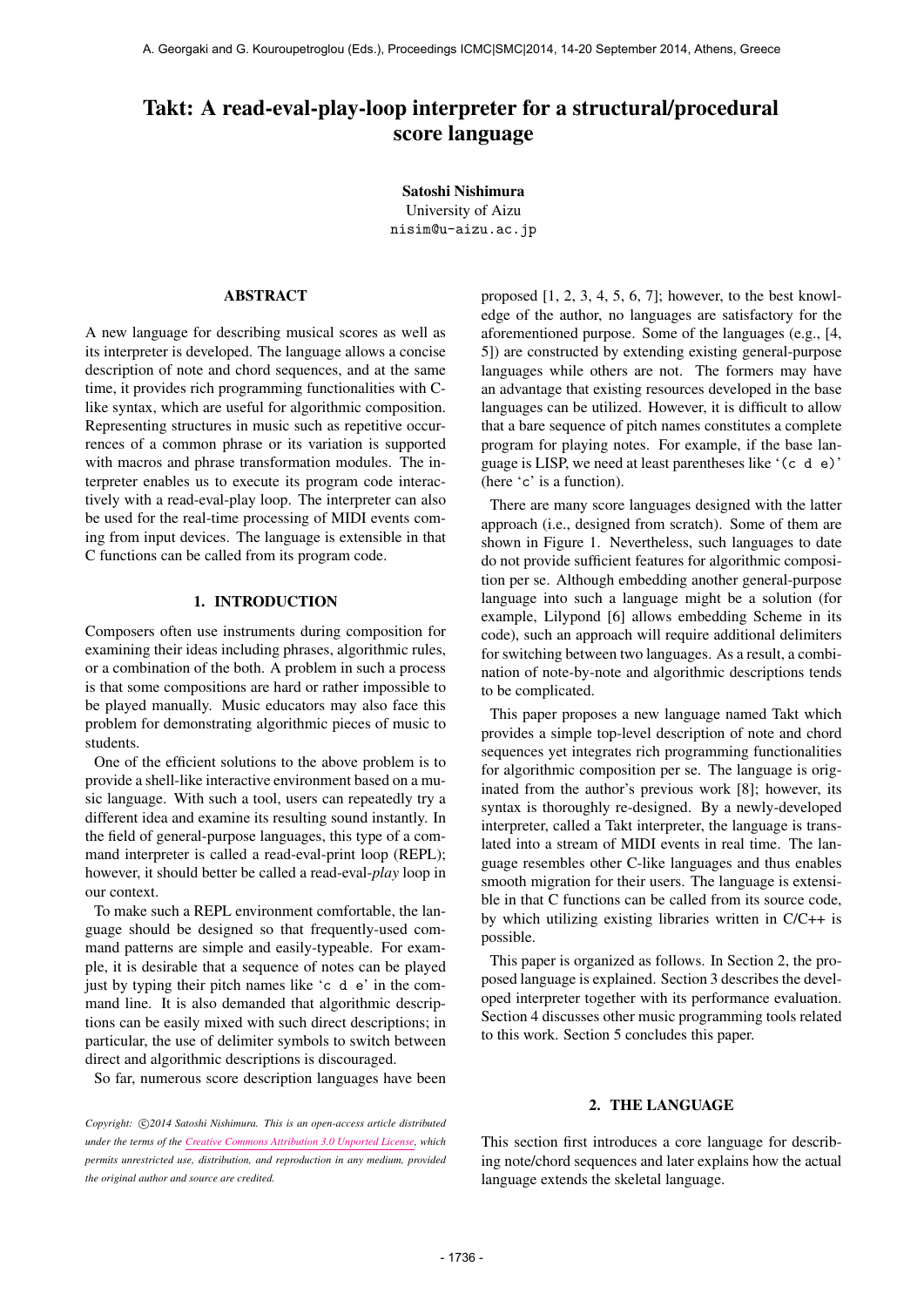

```
SCORE [1]
  P2 RHY/-16/16 X 7/8 X 4;
  P3 NOTES/R/C4/D/E/F/D/E/C/G/C5/B4/C5;
DARMS (The Note-Processor Dialect) [3]
  RS -1 0 1 2 0 1 -1 3E 6 5 6
MML [3]
  L16RCDEFDECL8G>C<B>C
ABC [7]
  L:1/8
  R z/C/D/E/ F/D/E/C/ GcBc
Lilypond [6]
  r16 c' d' e' f' d' e' c' g'8 c'' b' c''
Takt
  \{r \in d \in f \in c\} \setminus \{g \in b \in c\}
```
Figure 1. Comparison of Score Description Languages.

l16 r c d e f d e c g~ ^c~ b~ ^c~

#### 2.1 The Core Language

or

The syntax of the core language with a start symbol  $s$  is as follows:

| Score:      | $s ::= \varepsilon   s p   s x = e$                 |
|-------------|-----------------------------------------------------|
| Phrase:     | $p ::= c   \{s\}   [s]   p m   p   f   p \otimes p$ |
| Expression: | $e ::= n   x   e + e   e * e   $                    |
| Pitch:      | $c ::= c   c#   d      c      r$                    |
| Modifier:   | $m ::= *   \   \   \   \ $                          |
|             | Transformation: $f ::=$ Transpose(e)   Inverse(e)   |
|             | Retrograde()                                        |

where  $n$  and  $x$  represent a constant and a variable, respectively. Figure 2 shows an example of music written in this language.

The whole score is composed of phrases and assignments. Each phrase corresponds to a fragment of music. Such a phrase consists of a note, a braced block, or a bracketed block, optionally followed by phrase-modifying notations.

Each note is represented by a user-definable pitch name, which is by default an English pitch name. The attributes of the note such as length (aka note value) or velocity (aka dynamics) are obtained from the current *context*, which is a map from a set of variables to their values. Using the assignment  $x = e$ , the value of x in the context is set to the value of the expression  $e$ .

The braces '{' and '}' create a new copy of the current context and execute the score therein with the new context. Then, the context is resumed to the original one. For example, 'v=80 c {v=90 d e}  $f'$  will play a C note with velocity 80, D and E notes with velocity 90, and then an F note again with velocity 80. The brackets '[' and ']' also save and restore contexts, and in addition, they perform phrases therein in parallel. They are used for representing chords or polyphony.

When a phrase is accompanied with a modifier such as

```
\sqrt{ }{ /* the first voice */
     {r c d e f d e c}\\{g ^c b ^c}\
     { ^d g a b ^c a b g }\\ {^d ^g ^f ^g}\
                            .
                            .
                            .
     \{\hat{c} bb a g f a g bb \} \setminus \{{a \ b \ c \ e \ d \ c \ f \ b} \[e g \n\degree c]**
  }
  { /* the second voice */
     o=3
     r* {r c d e f d e c}\\
     {g \supseteq g} \Gamma fr g a b \hat{C} a b g}\\
                            .
                            .
     {e c d e {f d e f}\ g _g}\
     [-c \ c]**
  }
]
```
Figure 2. The beginning and ending parts of the J. S. Bach two-part invention BWV 772 written in the core language. Each note or rest is represented by an alphabetical letter. The '\*' and '\' signs specify note length. The '<sup>-</sup>' and '\' signs adjust octaves. The 'o=3' assignment lowers the default octave.

'\*', the context for the phrase is temporarily modified. For example, the '\*' modifier doubles the length attribute of notes, while the '\' modifier halves it. Hence, 'c\\' represents a sixteenth note with the C pitch, since the default length is a quarter note. The '<sup>\*</sup>' modifier adds two lengths like a tie.

A phrase can be transformed with programmable rules. For example, the 'Transpose( $e$ )' transformation adds the value of  $e$  to the pitch (in semitones) of each note.<sup>1</sup> The 'p|f' syntax applies the transformation f to the phrase p. The currently available pre-defined transformations are listed in Figure 3.

The ' $p \otimes p$ ' syntax provides a special form of transformation that applies the rhythmic structures as well as velocity fluctuations in the second phrase to the first phrase.<sup>2</sup> For example, '{e f g a}@{c\* c\}' is equivalent to '{e\* f\  $g* a$  a \}. This feature is useful when one wants to share rhythmic structures or expressive controls across phrases with different pitches.

#### 2.2 The Actual Language

In addition to the functions of the core language, the actual language includes the following features.

#### *2.2.1 Programming Features*

Most functionalities found in other general-purpose interpretive languages like Perl [10] are also provided in Takt. They include loops, conditional constructs, arithmetic/logical

<sup>1</sup> Transformation is also found in early notation languages like SCORE [1], although SCORE's transformation was not programmable.

<sup>2</sup> Similar notion has been proposed as the *slap* structure [9] in the field of musical knowledge representation.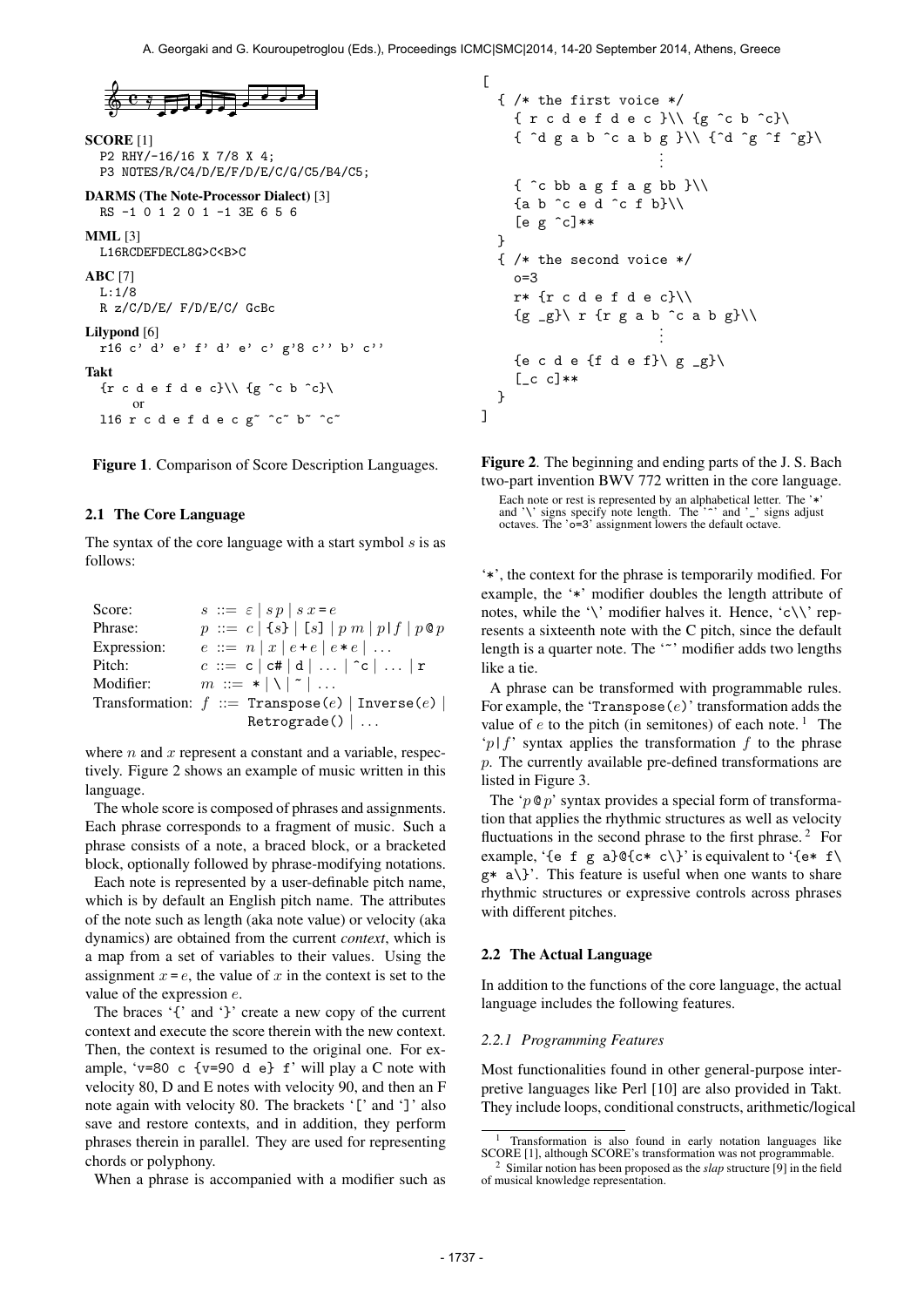A. Georgaki and G. Kouroupetroglou (Eds.), Proceedings ICMC|SMC|2014, 14-20 September 2014, Athens, Greece

| Transpose    | Chromatic or diatonic transposition   |  |
|--------------|---------------------------------------|--|
| Tnvert.      | Chromatic or diatonic pitch inversion |  |
| ConvertScale | Pitch mapping between two scales      |  |
| Retrograde   | Retrograde (playing backwards)        |  |
| TimeStretch  | Time scaling                          |  |
| AddNotes     | Adding new note(s) for each note      |  |
|              | (for octaving or harmonizing)         |  |
| Modify       | Event modification using assignments  |  |
| SelectIf     | Event selection with conditions       |  |
| Clip         | Time-range cutting                    |  |
| Swing        | Simple time deformation               |  |
| Quantize     | Time quantization                     |  |
| Arp          | Arpeggio effect                       |  |
| ModifyChords | Modifying each note of chords using   |  |
|              | assignments                           |  |
| Grace        | Adding grace note(s) for each note    |  |
| Roll         | Drum-rolling effect                   |  |
| Trill        | Trill effect                          |  |
| Tremolo      | Tremolo effect                        |  |

Figure 3. List of available transformations.

operators, classes, macros and high-order functions. Supported data types include integers, floating-point numbers, rational numbers, arrays, strings, and associative lists (aka hashes). The language syntax is designed so that statement separators or terminators (like the semicolons in the C language), which often bring confusion for beginners, are not required.

In the actual language, statements for programming and the phrases in the core language are comparable syntax elements, and therefore, programming constructs can be arbitrarily mixed with the musical descriptions. For example, the for statement of the language can be used for repeating a phrase as follows:

```
for(i,1,4) { c e g }
```
Meanwhile, the same syntax can be used in numeric programming like the following:

```
var sqrsum = 0
for(i,1,10) { sqrt + = i * i }
```
Thus, the language avoids redundant learning efforts.

## *2.2.2 Macros*

It is possible to define a phrase as a macro and reuse it later. For example, the following example defines the phrase as a macro named 'x'.

```
var x = \{c \in c \in c \in f \leq r^*\}
```
Once a macro is defined, it can be invoked simply by placing its name. For example, a two-voice canon can be described as

[x {r\*\* x}]

where 'r\*\*' represents a whole rest. Moreover,

```
[x \{r** x\} | \text{Transpose}(6)]
```

```
var p1 = {c d e f d e c}\\
\lceil{ /* the first voice */
    r\\p1 {g ^c b ^c}\
     \hat{d}\ p1|Transpose(7) {\hat{d} \hat{g} \hat{f} \hat{g}\.
                           .
                           .
    \hat{c}\setminusp1|Invert(c,Scale.major(c))|Transpose(10)
    {a b ^c e d ^c f b}\\
    [e g \n\degree c]**
  }
  { /* the second voice */
    n=3r* r\\ p1
     {g _g}\ r r\\ p1|Transpose(7)
.
                           .
                           .
    {e c d e {f d e f}\ g _g}\
     [-c \ c]**}
]
```
Figure 4. Another description of the invention written in the actual language.

will construct a polytonal canon by using the transformation. Figure 4 shows how macros and transformations can be used for representing the structure of music.

Macros in Takt are treated as objects just like functional languages considering functions as first-class objects. For example, they can be stored into an array as below.

$$
\text{var phrases} = \text{\%}[\{c \ d \ e \ c\}, \ \{e \ f \ g \ e\}, \ \{d \ e \ f \ d\}]
$$

The '%[' and ']' signs construct an array. The macros stored in the array can, for example, be picked randomly and invoked as follows:

phrases[irand(0,2)]

## *2.2.3 Functions*

Takt provides named and unnamed functions that are treated as objects. The body of such functions can be described either in Takt or in an external language like C++.

Functions in Takt can be used for defining not only computing tasks but also parametric musical phrases. For example, the following function defines a simple accompaniment pattern.

def waltz(p1:quote, p2:quote) { p1 p2 p2 }

After this definition, 'waltz $(c, [e \ g])$ ' will be equivalent to 'c  $[e \ g]$   $[e \ g]'$  (the 'quote' directive makes each argument received as a macro object).

## *2.2.4 Repetition*

In addition to loop constructs such as for and while, a handy way for repetition is provided. When a phrase is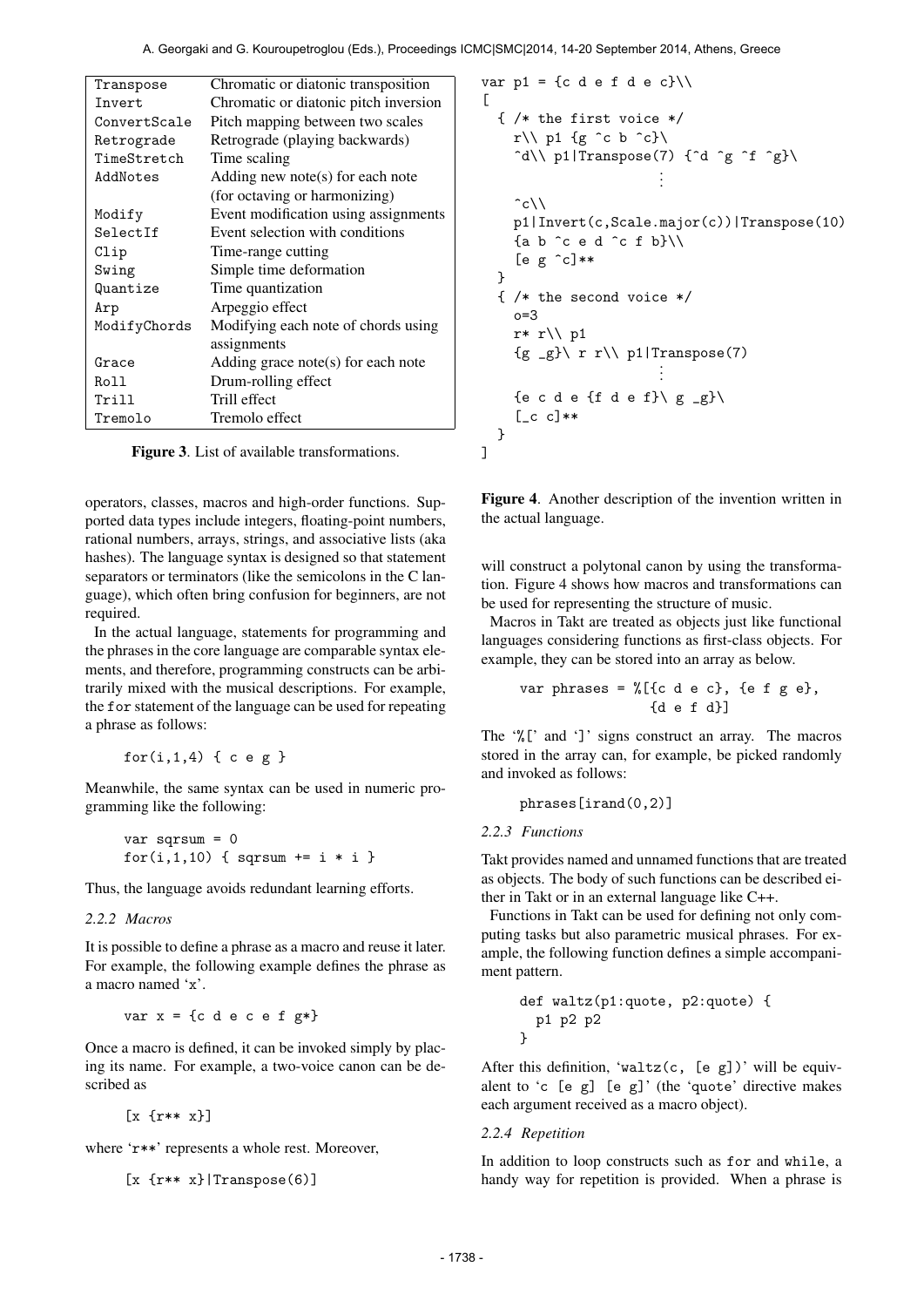```
def Transpose(semitones:number) {
 return %{
    class = Effector,
    def eventAction(ev:Event) {
      ev.n += semitones
      put(ev)
    }
 }
}
```
Figure 5. Example of user-defined transformation.

followed by ' $\mathbf{e}$ ' with an integer i, the phrase is repeated i times (e.g., 'c@4'). Infinite loops are indicated by '@@'; for example, '{c d}@@' indefinitely plays alternating C and D notes.

### *2.2.5 Event Buffers*

An event buffer is a data structure storing a list of timestamped events (e.g., note-on and note-off events) together with playing duration. Event buffers are convenient for manipulating phrases in a non-streaming way. An event buffer containing the events generated by a phrase  $p$  is constructed by an expression formed ' $\mathfrak{F}{p}$ '. Transformations can be applied to event buffers by the '|' operator; for example,

$$
var \; but = \${c} \; | \; Transpose(2)
$$

first creates an event buffer containing the events of the C note and then transforms it into a new event buffer containing events of the D pitch, which is assigned to the variable buf. The contents of an event buffer can be played just like a macro (e.g., after the above assignment, 'buf' will play the D note) or can be written to a standard MIDI file by calling a library function.

### *2.2.6 User-Defined Transformation*

The process of phrase transformation is user-programmable. It is given by defining a function called for each input event optionally with initialization and finalization functions. Figure 5 shows an example of such definition for transposition.

Transformations are categorized into streaming and nonstreaming types. In streaming transformation, input events must be processed in chronological order, while the nonstreaming (aka buffered) type allows random access of input events by using the event buffers discussed in Section 2.2.5. Streaming transformation is more favorable because it can be applied to infinite phrases or event streams from input devices. Nevertheless, some kinds of transformation such as retrograde (reverse play) can only be implemented with the non-streaming type.

Streaming transformations are further classified into two categories: non-rewinding or rewinding. Non-rewinding transformations (also called causal transformations) never decrease the time-stamp values of events. Transformations like pitch conversion belong to this category. On the other



Figure 6. Structure of the interpreter.

hand, rewinding transformations possibly decrease the timestamp values of events to some extent. They are useful, for example, for implementing time-quantizing transformation. Rewinding transformations can still be applied to infinite phrases; however, when they are used to a real-time event stream from an input device, the reduction of the time stamps becomes invalid.

## 3. THE INTERPRETER

The developed interpreter operates either in REPL mode or source-file mode. MIDI events generated by the interpreter are transmitted to MIDI output devices or stored to MIDI files. It is written in the C++ language and its current version consists of approximately 20,000 lines. Currently, the interpreter runs under Windows, Mac OS X, and Linux platforms; furthermore, porting to other platforms should be straightforward as long as the pthread thread library working with a timer with sufficient resolution is available.

#### 3.1 Organization

Figure 6 illustrates the structure of the interpreter. The command reader receives program code from the console and passes them to the lexical analyzer, in which they are converted to tokens. The parser analyzes the syntax of the token stream and evaluates expressions and statements in it. When the parser encounters an invocation of a macro, it expands the macro by pushing its definition (a list of tokens) back to the lexical analyzer. The interpreter body, maintaining contexts and function-calling stack frames, generates events in response to requests from the parser. The output manager stores those events in a priority queue and sends them to the MIDI output devices according to their time-stamp values. The device input manager buffers events from the MIDI input device.

To handle macros as first-class objects, the Takt interpreter does not use an internal intermediate language which many language interpreters employ for improving their speed. In order to overcome the performance penalty due to that, and also, to implement fibers described in the next section, the parser is hard-coded without using parser generators.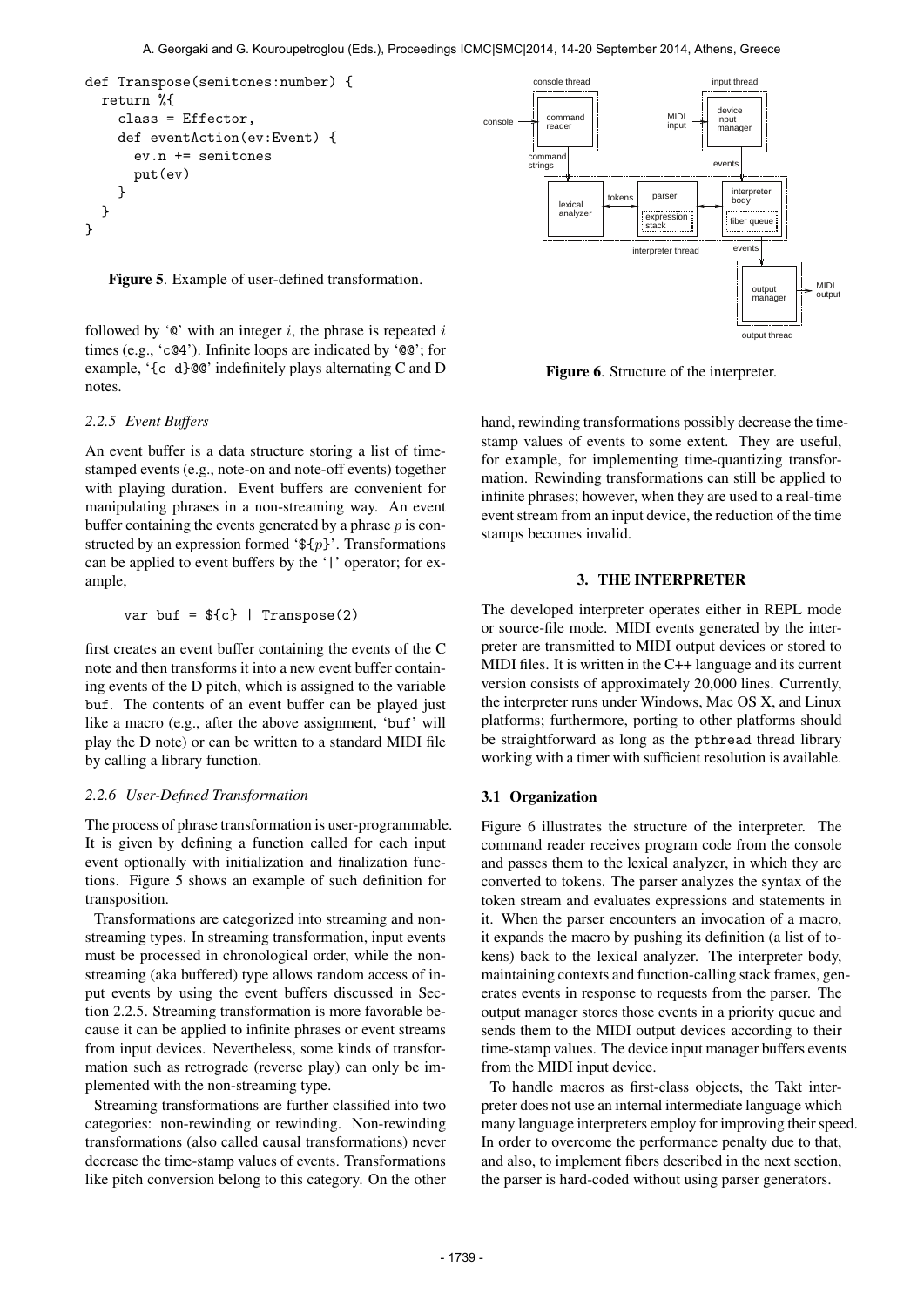The interpreter uses four operating-system threads. The command reader is executed in the original thread when the interpreter process is started. The lexical analyzer, the parser, and the interpreter body are run in a separate thread for allowing the background execution of input program code. The device input and output managers also use separate threads for improving the time accuracy of MIDI input/output.

Garbage collection is one of the important issues in language processing. To process events from the MIDI input device without pauses in the interpreter thread, traditional mark-and-sweep garbage collectors are not satisfactory. In the Takt interpreter, the incremental garbage collection algorithm proposed by Dijkstra et al. [11] is implemented.

## 3.2 Fibers and Scheduling

The concurrent execution of program code indicated by the  $'[s]$ ' construct is realized using language-level fibers (aka coroutines). Each fiber keeps its own parser state, expression stack, and function-calling stack. Fiber switching occurs only when the execution of the current fiber is blocked, when a new fiber is created, or when such switching is explicitly indicated in the program code. The use of fibers offers better efficiency and easier mutual exclusion than using operating-system threads.

The scheduling of fibers is controlled by scheduling time  $ST_i$  associated with each fiber (here, i represents a fiber identifier). A priority queue of fibers is maintained in the interpreter body, and when fibers are switched, a fiber having the earliest scheduling time is picked for the candidate for the next execution. The candidate fiber  $j$  is executed immediately if  $ST_i \le GT$  where GT is the global time based on the operating system clock or is blocked until the condition is met otherwise. The time in the interpreter is represented in ticks (480ths of a quarter note), and mapping between ticks and seconds is maintained in the output manager.

When a transformation is applied to a phrase, a fiber is created. In order to realize the rewinding transformation described in Section 2.2.6, the fibers for the phrase and the transformation process need to be executed in advance relatively to other fibers. This "look-aheading" capability is controlled by a per-fiber parameter AD<sup>i</sup> called *aheadness*, which determines how the execution of fiber  $i$  should be scheduled earlier than a base fiber  $\beta_i$ .

The scheduling time  $ST_i$  is calculated as follows. The interpreter constructs a weighted directed forest in which each vertex corresponds to a fiber and each arc is  $(\beta_i, i)$ with its weight being  $AD_i$ . Then, the weighted height  $AC_i$ of each vertex is calculated. The height is called *cumulative aheadness*. Finally, the scheduling time is calculated by

$$
ST_i = LT_i - AC_i
$$

where  $LT_i$  is the local time of fiber *i*.

### 3.3 Performance

Although the speed of the interpreter may not be a primary concern of event-level (i.e., not signal-level) music

|                                                   | Takt               | Lilypond 2.18.2 |
|---------------------------------------------------|--------------------|-----------------|
| Random note generation                            | $7.4 \text{ sec.}$ | $9.4$ sec.      |
| Note generation based on<br>the Fibonacci numbers | $6.8$ sec.         | 3.7 sec.        |

Table 1. Comparison of the interpreter performance.

languages, it may have an impact on huge length music or pieces using time-consuming algorithms.

Table 1 shows calculation time for simple benchmarking programs, comparing with Lilypond [6] with its typesetting capability disabled. The first benchmark generates a MIDI file containing 100,000 notes with random pitches on the C major scale. The second benchmark calculates the first 30 Fibonacci numbers using the naive recursive algorithm, maps them to note numbers on the C major scale, and generates a MIDI file containing 30 notes. The Lilypond input files contain embedded Scheme code for implementing such algorithms. All the programs were executed on the Intel Core2 Q9550 2.83GHz processor under the Windows Vista operating system.

As seen from the result, the Takt interpreter is faster in simple note generation; however, it is 1.8 times slower in the benchmark requiring intensive algorithmic calculation. This is partly because the Takt language pursues maximum flexibility with the power of macros, while Scheme better concentrates on performance. The author believes that, in event-level music applications, the superiority in description capability outweighs the performance penalty.

## 3.4 Supporting Tools

In addition to the interpreter, a translator from MIDI files to Takt and a language-specific editor based on Emacs are provided. The translator analyzes chords, polyphonic structures, and continuous parameter changes in the input MIDI file and outputs equivalent Takt code, which can be edited and converted back to a MIDI file by the interpreter. The Emacs interface enables us to enter pitch names from a MIDI keyboard and to play a described score with a feature of a score-tracking cursor for indicating the current playing position. The score-tracking cursor helps non-experts to understand the Takt score description.

## 4. RELATED WORK

Interactive programming tools for algorithmic composition or real-time MIDI processing have been developed over the decades. Some of them are well matured and widely accepted as standard tools. They can be categorized into two types: visual language based and textual language based.

Max [12], Pd [13] and OpenMusic [14] belong to the former category. In general, visual languages are easy to learn and convenient for creating interactive control programs using graphical components such as buttons and sliders. However, developing large-scale programs in visual languages is generally considered to be difficult and that is why textual languages are mainly used today for developing software applications as well as hardware systems. As a remedy for this problem, each tool provides a way